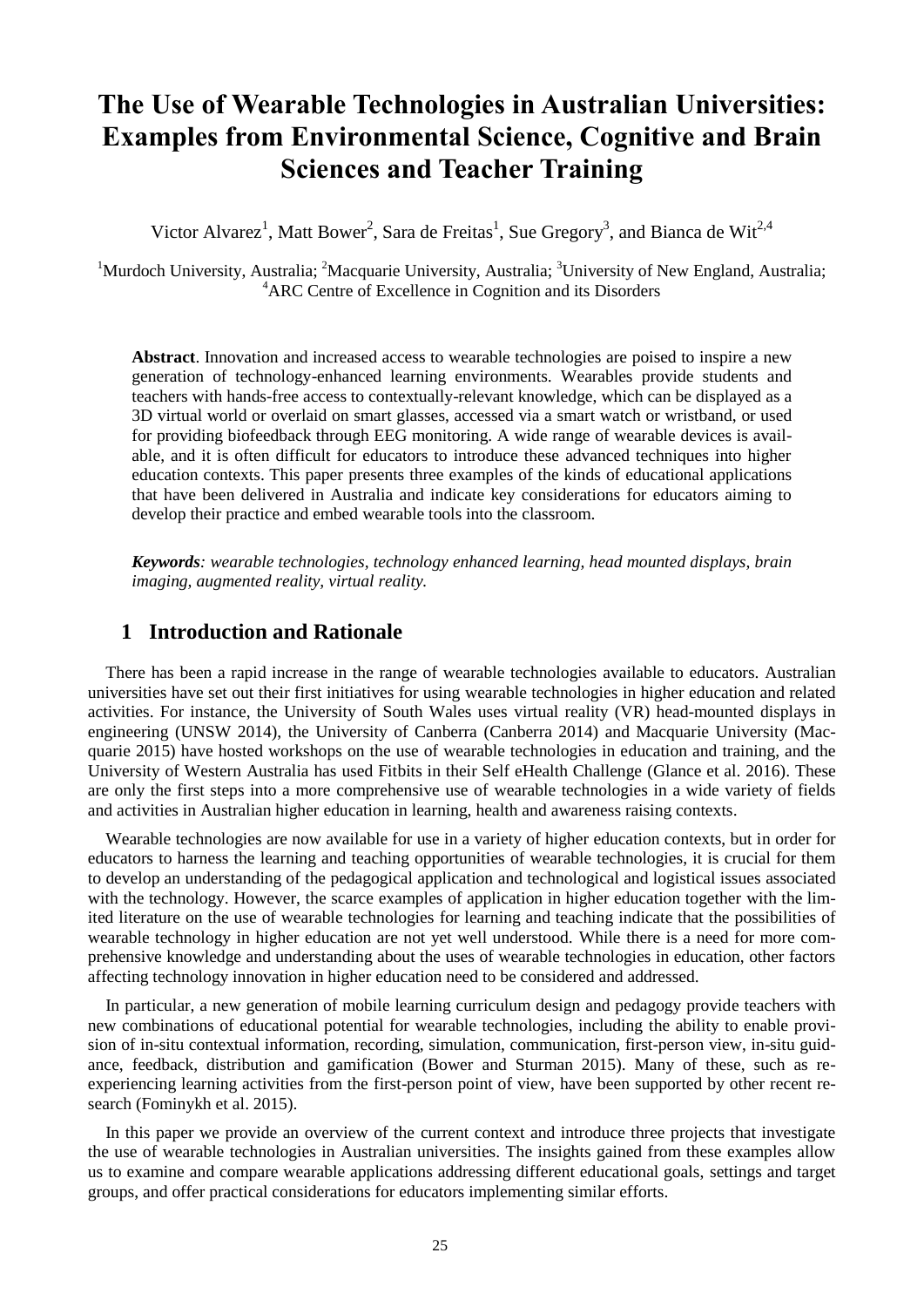#### **2 Context**

Wearable technologies use devices that are worn on the body. Wearable devices have been available for around twenty years but have become increasingly popular as technology improves, prices reduce and access is opened via greater broadband coverage. The most popular wearable devices include head-mounted devices, smart watches and health-monitoring wristbands, but the number and type of devices is rapidly increasing. As at 21st of June 2016, the Vandrico Wearable Technologies database (Vandrico 2016) included 436 devices across a range of sectors including fitness, medical, entertainment, industrial, gaming and lifestyle sectors. Examples of already popular wearable devices include: Fitbit, Nike+, Misfit and Jawbone wristbands, Apple and Garmin watches, Oculus Rift, Google Glasses and Google Cardboard headsets, and "newcomers" such as Xiaomi bands, Samsung Gear, Epson Moverio, Microsoft HoloLens, Magic Leap's lightweight AR, AMD Sulon and Meta One. Wearables are expected to expand their range into mind reading technology, hearables, wearable toys, smart clothing, smart coaching, lifesaving and even pet monitoring and GPS mapping (Wareable 2015).

While there is considerable literature investigating the development and use of wearable technologies across a range of fields other than education (for example, see Mahoney & Mahoney, 2010; Son et al., 2014), there is less research into the use of wearable technologies in education (exceptions include Coffman and Klinger 2015; de Freitas and Levene 2005; Wu et al. 2014; Yamauchi and Nakasugi, 2003, as discussed later in this paper). The limited literature on wearable technologies for learning and teaching indicates that the possibilities of wearable technology in higher education are not yet well understood. One of the reasons for this could be that educators are not familiar with the action potentials (Bower 2008) of wearable technologies. Another reason could be that the technology is so new that research has not yet been undertaken to inform applications. Few pedagogical models or frameworks can stimulate and inform their practice.

There are only a few empirical examples regarding the use of wearable technologies in education in the literature. In an early experiment, Yamauchi and Nakasugi (2003), used head mounted displays to provide street-view overlays of incidents from the past so that students could acquire a more experiential sense of history in the actual places of occurrence. More recently, Wu et al. (2014) used Google Glass during medical training role-play activities to provide a first-person viewpoint and recordings. In another recent trial by Coffman and Klinger (2015), teachers and students were provided with access to Google Glass to use during Educational Psychology and Organisational Behaviour classes. Outcomes from these trials include: students feeling a deeper connection with events and people (Yamauchi and Nakasugi, 2003), deeper student analysis and understanding of scenario-based practices (Wu et al. 2014) and seamless integration into student learning workflows (Coffman and Klinger 2015).

There is a current wave of enthusiasm and conceptual development from companies and institutions worldwide interested in making wearable technologies applicable to users. Examples include: using virtual and augmented reality to experience Earth as it was a hundred million years ago (BBC 2016), overlaying visual information of the Mars landscape for training purposes (NASA 2015) and seeing inside the work of Salvador Dali (Wired 2016), not to mention opportunities for disabilities, impairments and the provision of care or rehabilitation services.

## **3 Examples of Wearable Technology Applications in Australian Universities**

In order to provide educators with models that exemplify the pedagogical potential of wearable technologies in higher education we present three examples from Murdoch University, Macquarie University and the University of New England in Australia. These projects detail the application and utility of using mobile wearable technologies in their particular domain: environmental education, cognitive and brain sciences and teacher training. In the following, we describe each one of the scenarios and experiences.

#### **Conserv-AR - A Mixed-Reality Mobile Game to Promote Awareness of Wildlife Conservation in Western Australia.**

Conserv-AR addresses the potential of using mobile, wearable, augmented and virtual reality technologies in natural environments for environmental education and community awareness. It is a serious game that engages students in a real-world experience to promote awareness of wildlife conservation in Western Aus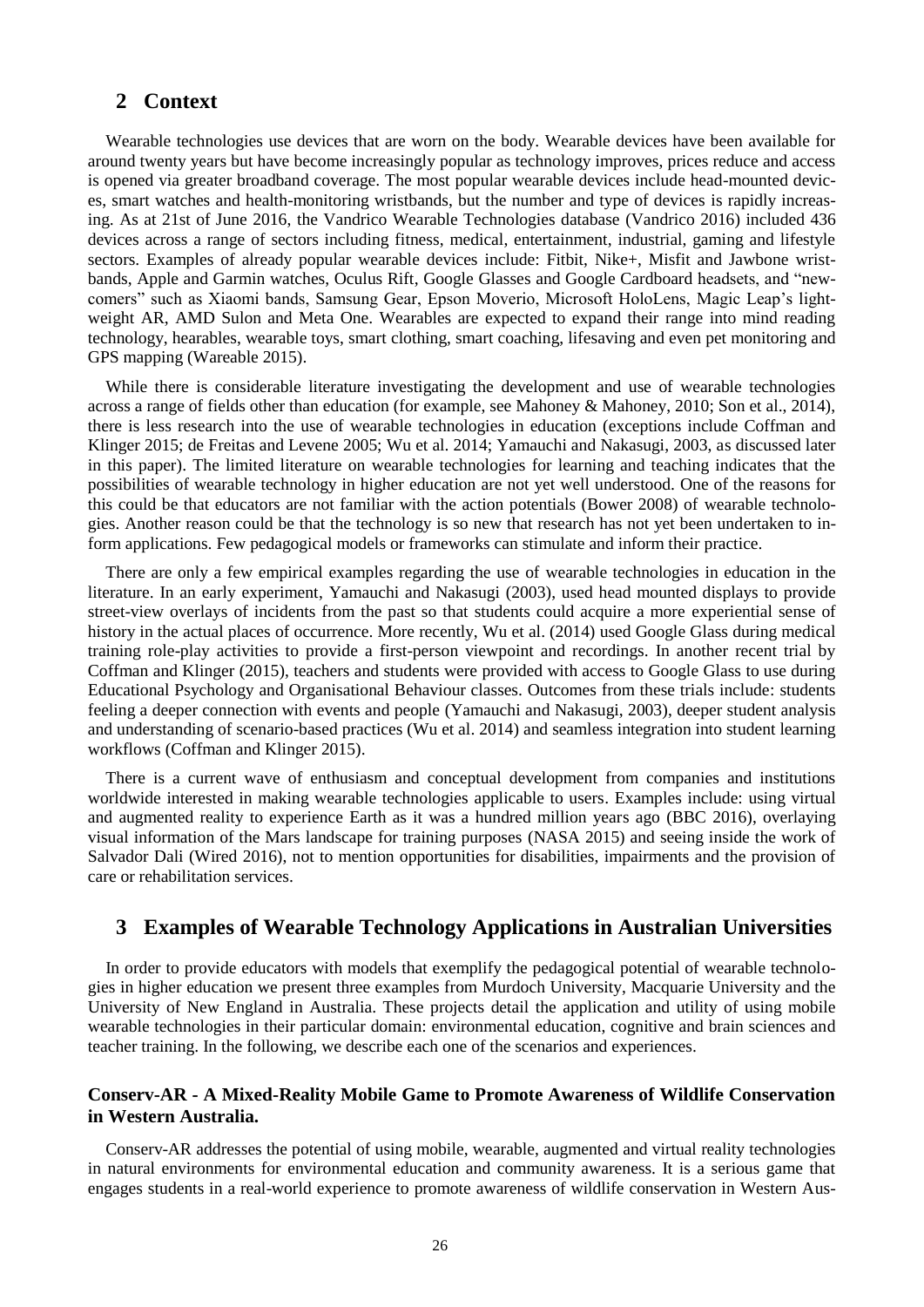tralia. The current version is developed for the Epson's wearable smart glasses and it can also be run on Android smartphones and tablets.

The storyline of the game revolves around an excursion or field trip, where the player traverses a realworld course with the goal of gathering information about endangered species and their habitats, learning about wildlife-related risks and developing strategies to address conservation threats. The game includes a 3D virtual reality environment where users can review all the information collected during the excursion.



Figure 1. **Conserv-AR: A Mixed-Reality and Wearable Game for Wildlife Preservation**

Conserv-AR has been applied to environmental conservation at Murdoch University, specifically focusing on the Carnaby's Black Cockatoo, an endangered WA bird species (Phipps et al. in press). Murdoch students are using the application to gain an awareness and understanding of the campus natural environment (Figure 1). Automatic tracking of the activity will be used along with interviews and surveys to evaluate the usability and didactic effectiveness of this application.

#### **Portable Teaching Laboratory: Using a Gaming Headset to Monitor Brain Activity in the Cognitive and Brain Sciences.**

This project was designed to promote research-based learning and leveraged the latest in consumer-grade gaming technologies to deliver highly interactive lab-based learning experiences for undergraduate students in the cognitive and brain sciences. Specifically, a fully portable and cost-effective human brain imaging teaching laboratory was developed that implements the Emotiv EPOC EEG system (pictured). The EPOC is an affordable, wireless gaming system that monitors electrical brain activity. The EPOC has recently been validated as a research tool in the cognitive and brain sciences by several members of the team involved in this project (Badcock et al. 2013, 2015).

Building on this platform, a number of scaffolded lab-based research activities were developed and incorporated in the curriculum of the core unit for the undergraduate major in Cognitive and Brain Sciences. During the lab sessions, students work collaboratively in small groups to use the EPOC to visualise and record their own brain activity during the performance of simple experimental tasks (Figure 2). The interactive learning tasks give students the opportunity to explore and deepen their understanding of foundational concepts and methods typically used in the field of cognitive and brain science, as well as foundational research steps. Illustrating how these activities compliment the other learning activities in the unit are the following quotes from our 2016 cohort in which they describe the lab sessions as giving them "The sensation of being a real scientist and actually seeing what my own brain was doing" as well as "being able to put what we had been learning about into practice so that we could gain a better understanding of what the content was based upon."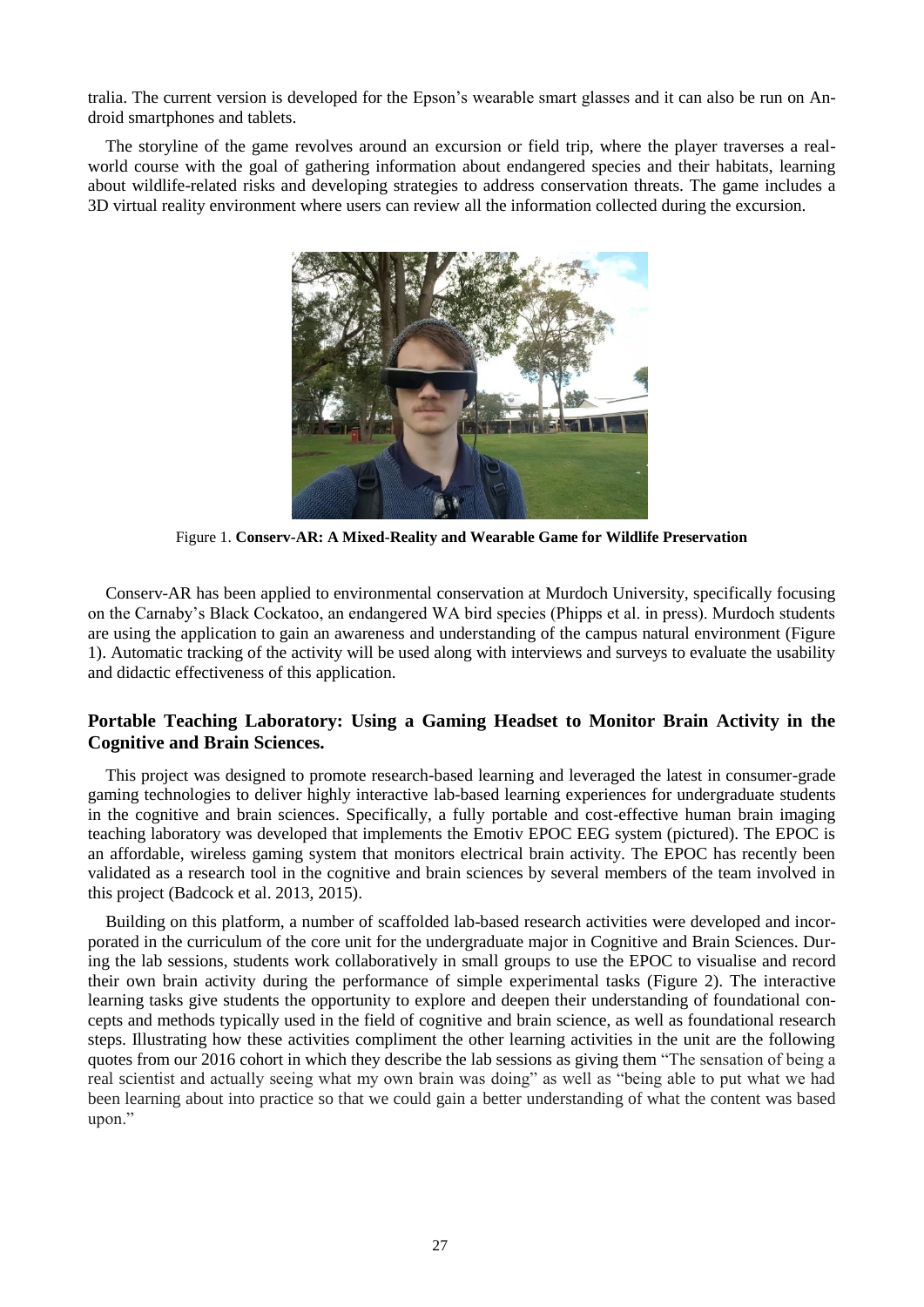

Figure 2. **Student of Cognitive and Brain Sciences Uses the Portable EEG System**

This exemplar project demonstrated how the latest in wearable technologies could be leveraged to adopt a research-enhanced approach to learning and teaching and provide a novel learning experience for students – an initiative awarded the Faculty of Human Sciences Dean's Citation for Innovation in Learning and Teaching. The successful implementation of this portable teaching lab in a first-year core unit has been vitally important as it has created a robust active-learning foundation for students pursuing a major in Cognitive and Brain Sciences. In addition, the project has provided a useful model for developing lab-based curricula that is extendable to other units in the Cognitive and Brain Sciences Program, as well as units in allied disciplines.

#### **Virtual Teacher: Enhancing Virtual Teacher Professional Experience using Wearable Devices**

This application uses wearable technologies in pre-service teacher education as a means of enhancing learning and engagement in virtual professional experience activities. This project builds upon the significant work by the case study leader in the creation of Virtual Practical Experience (VirtualPREX) activities (Gregory et al. 2013; Dalgarno et al. 2016) and the use of role-play activities in virtual worlds (Reiners et al. 2014) to examine how the Oculus Rift head-mounted virtual display can be used to enhance the presence and immersion of pre-service teachers practicing classroom management during virtual world simulation exercises.

Students undertake two 2-hour sessions in a 3D virtual world. The first session is an introduction on how to use the 3D virtual world using desktop computers, providing a context as to how it could be used as a teaching and learning tool. The second session utilises a VirtualPREX scenario (a 3D virtual world designed for teacher professional experience practice) for pre-service teachers undertake teaching role-play activities (Figure 3). For this second session there are two groups. Most students undertake the session in a normal context as described in the first workshop. The remaining students undertake the session using an Oculus Rift or similar wearable technology. Comparisons are then made between the two groups relating to their sense of presence, immersion and engagement. All students are invited to complete pre- and post-tests to gauge their perceptions of the impact of the wearable technology on their experiences. Open-ended responses relating to engagement, immersion and presence are also collected to see if there was a difference between those using the wearable technologies and those who were not.

These workshops are available to on campus or online students if they have access to the Oculus Rift. It provides insights into the use of wearable technologies to enhance immersion, presence and engagement in teacher education. Research undertake by this case study leader has been ongoing since 2008, however, the inclusion of wearable devices is in its infancy.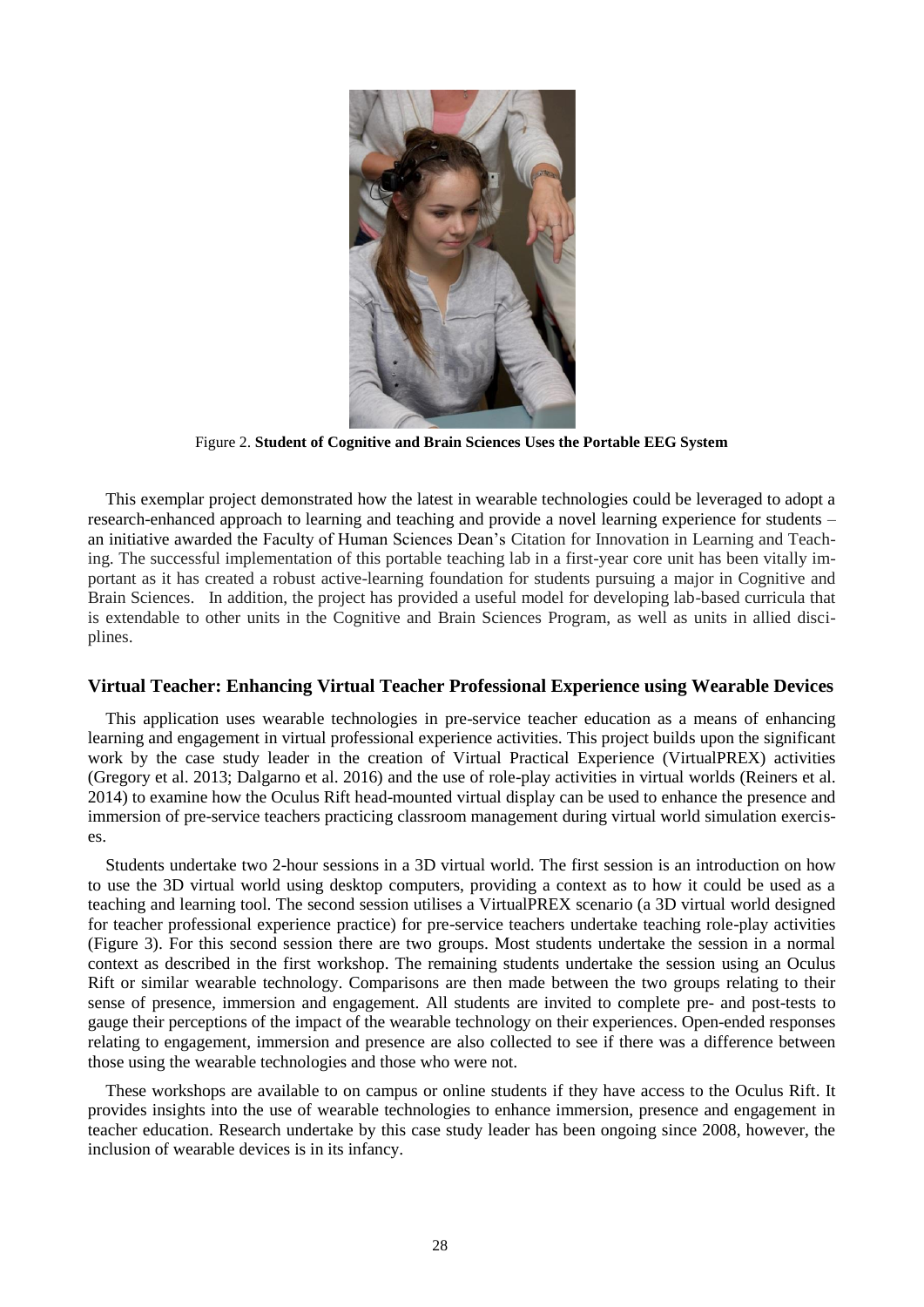

Figure 3. **Virtual Teacher: Students Engaging in Virtual Professional Activities**

# **4 Practical Considerations and Adoption in Education**

The adoption of the use of wearables can be challenging, with costs of devices, technical support, pedagogic application and student readiness amongst some of the inhibitors to successful uptake in universities. We use a framework proposed by de Freitas and Oliver (2006) to allow comparison between studies and facilitate uptake. This 'four-dimensional framework' suggests that the four elements of context, pedagogy, representation and the learner need to be considered when evaluating the efficacy of game-based approaches. Similar considerations can be applied to wearable applications in learning settings.

The elements of the framework can be summarised as follows:

- The main purpose and use of the technology, including a consideration of the **context of use.**
- The **readiness of the student** cohort, including their technical abilities and comfort, age, subject of study and other demographics.
- The **pedagogy** to be used, including active learning, how the wearables will be used for teaching and learning.
- The **mode of representation** of the learning content (e.g. concepts, engines, mode of deployment, level of fidelity and interactivity).

Table 1 facilitates a critical and reflective understanding of the implementation and comparison between the three examples. Other benefits of using this framework include the provision of support for educators aiming to develop their practice and embed wearable tools into the classroom and reflection upon how wearable tools can support curriculum content most effectively.

In addition to the elements in the framework, the evidence from the three studies highlight the importance of other factors that need to be considered as part of the scheduling and planning of the case studies, such as quality and availability of resources, feedback and evaluation.

Wearable technologies provide a range of tracking mechanisms and their associated feedback processes and analytics. However the possibilities for capturing quantitative data are uneven, e.g. while devices such as sports and brain monitoring systems are specifically designed for biotracking and providing accurate and detailed data about the user in the context of the activity taking place, virtual reality headsets and smart glasses focus on the information that is displayed and require specific software programming in order to allow capturing quantitative feedback.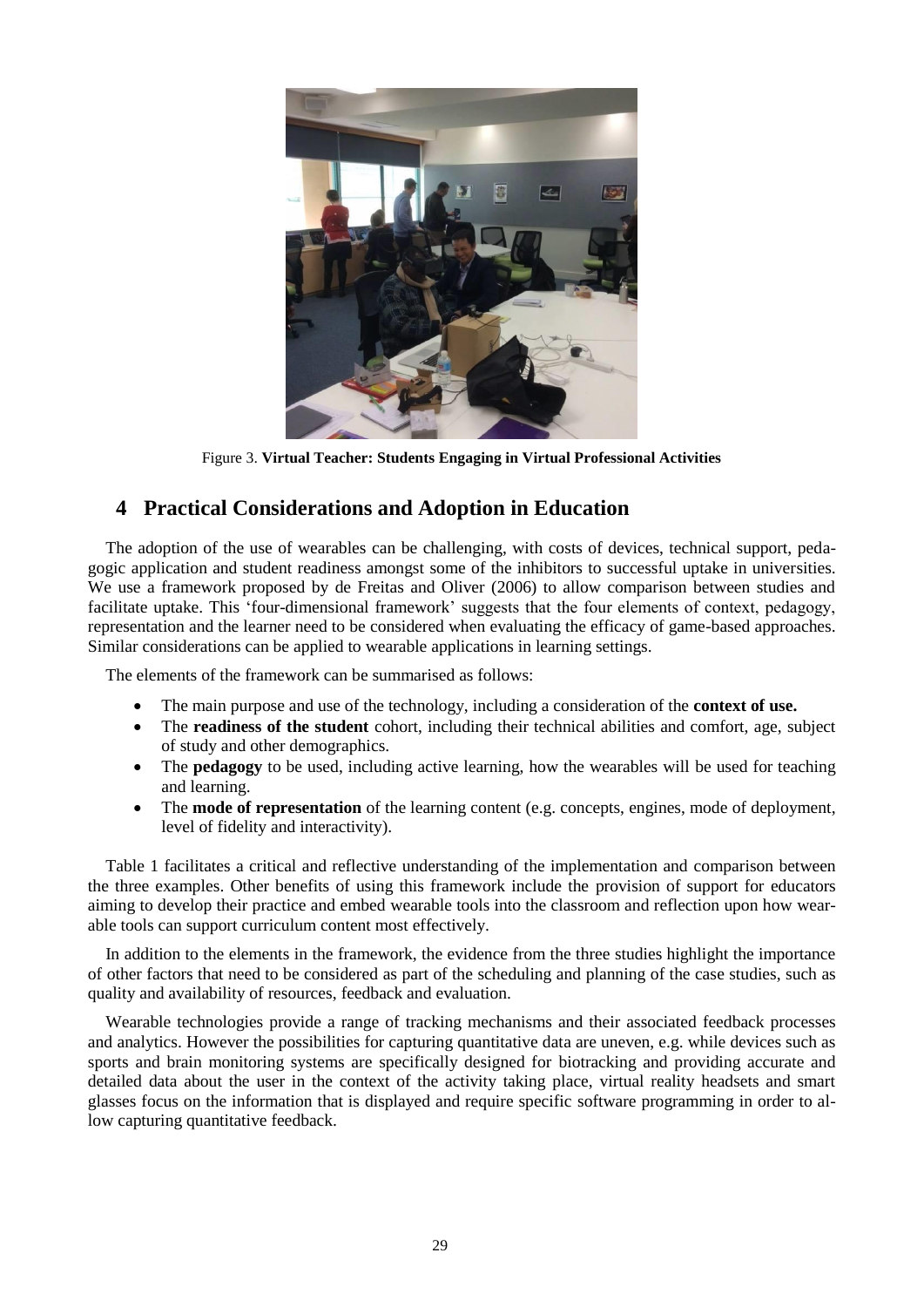#### Table 1. **Application Examples, including an Overview of the Technologies Used, Mapped against the Four-Dimensional Framework (de Freitas and Oliver 2006) and an Outline of the Pedagogical Affordances (Bower and Sturman, 2015).**

| <b>Example</b>                                                                                | <b>Context (Where?)</b>                                                                                                   | Learner specifica-<br>tion (Who?)                                                                                                                                                  | Pedagogic consid-<br>erations (Nature of<br>learning activities)                                                                                                                | Mode of represen-<br>tation (Learning<br>tools)                                                               | Pedagogical af-<br>fordances                                                                                                   |
|-----------------------------------------------------------------------------------------------|---------------------------------------------------------------------------------------------------------------------------|------------------------------------------------------------------------------------------------------------------------------------------------------------------------------------|---------------------------------------------------------------------------------------------------------------------------------------------------------------------------------|---------------------------------------------------------------------------------------------------------------|--------------------------------------------------------------------------------------------------------------------------------|
| Conserv-AR<br>Wildlife con-<br>servation (Mur-<br>doch Universi-<br>ty, Western<br>Australia) | • Outdoors (Uni-<br>versity campus<br>and other out-<br>door locations)<br>• Real outdoor<br>settings based<br>activities | • University stu-<br>dents and a range<br>of differentiated<br>learners<br>• Individually or in<br>groups                                                                          | Authentic learn-<br>ing<br>Active learning<br>Learning out-<br>comes: In-<br>creased empa-<br>thy with ani-<br>mals, and con-<br>sideration of<br>how animals<br>behave and act | · Augmented reali-<br>ty<br>• Virtual reality<br>• Smart glasses                                              | $\bullet$ In-situ contextual<br>information<br>$\bullet$ Simulation<br>• First-person view<br>• Distribution<br>• Gamification |
| Portable teach-<br>ing laboratory<br>(Macquarie<br>University,<br>New South<br>Wales)         | • University class-<br>room<br>• Laboratory<br>based<br>research<br>activities                                            | • University stu-<br>dents (First years<br>enrolled in the in-<br>troduction to<br>Cognitive and<br><b>Brain Sciences</b><br>unit)<br>Small groups (4-5)<br>$\bullet$<br>students) | Research-<br>$\bullet$<br>enhanced and<br>scaffolded ac-<br>tivities<br>Lab-based ex-<br>perimental tasks<br>Structured<br>group activity<br>sheets                             | • Visualization<br>and recording of<br>brain activity<br>Research role-<br>play<br>Gaming device<br>$\bullet$ | $\bullet$ In-situ contextual<br>information<br>$\bullet$ Recording<br>• Simulation<br>• First-person view                      |
| Virtual teacher<br>(University of<br>New England,<br>New South<br>Wales)                      | • University class-<br>room (blended<br>and online)<br>• Professional<br>experience activ-<br>ities                       | • University stu-<br>dents (enrolled in<br>teacher education)<br>$\bullet$ Groups                                                                                                  | • Role-play training<br>• Enhanced immer-<br>sion, presence<br>and engagement                                                                                                   | Virtual reality<br>$\bullet$<br>Head-mounted<br>display                                                       | • Simulation<br>$\bullet$ Communication<br>• First-person view<br>• In-situ guidance<br>$\bullet$ Feedback<br>• Distribution   |

Central to the design of case studies, evaluation should include an examination of how the wearable technologies impact upon student outcomes and satisfaction. Qualitative feedback can include analysis of student feedback, teacher perceptions as well as video and audio transcripts in search of factors that impact upon wearable technology learning processes. The combination of the use of quantitative and qualitative methods will allow presenting a more detailed evaluation of the case studies and enable future cross-case analyses.

# **5 Conclusions**

Recent developments in technology enhanced learning, and particularly mobile wearable devices, can facilitate learning opportunities built on new educational affordances. In this paper, we outline the potential educational, social and research impact, and discuss possible applications of wearable technologies in higher education.

We describe three projects conducted in Australian universities that explore the application of wearable technologies in a variety of learning scenarios. These examples are compared using a framework that draws on an understanding of the context, pedagogy, technology and learners' needs for each case. In addition, we discuss other factors that can support evaluation, decision-making and uptake in educational settings.

This collaborative effort aims to improve understanding of the use of wearables in education and expand the opportunities for learning innovation within the academic and research communities in Australia and internationally. To that extent we call on any people interested in forming part of a community of practice relating to the use of wearable technologies to make contact with the authorial team.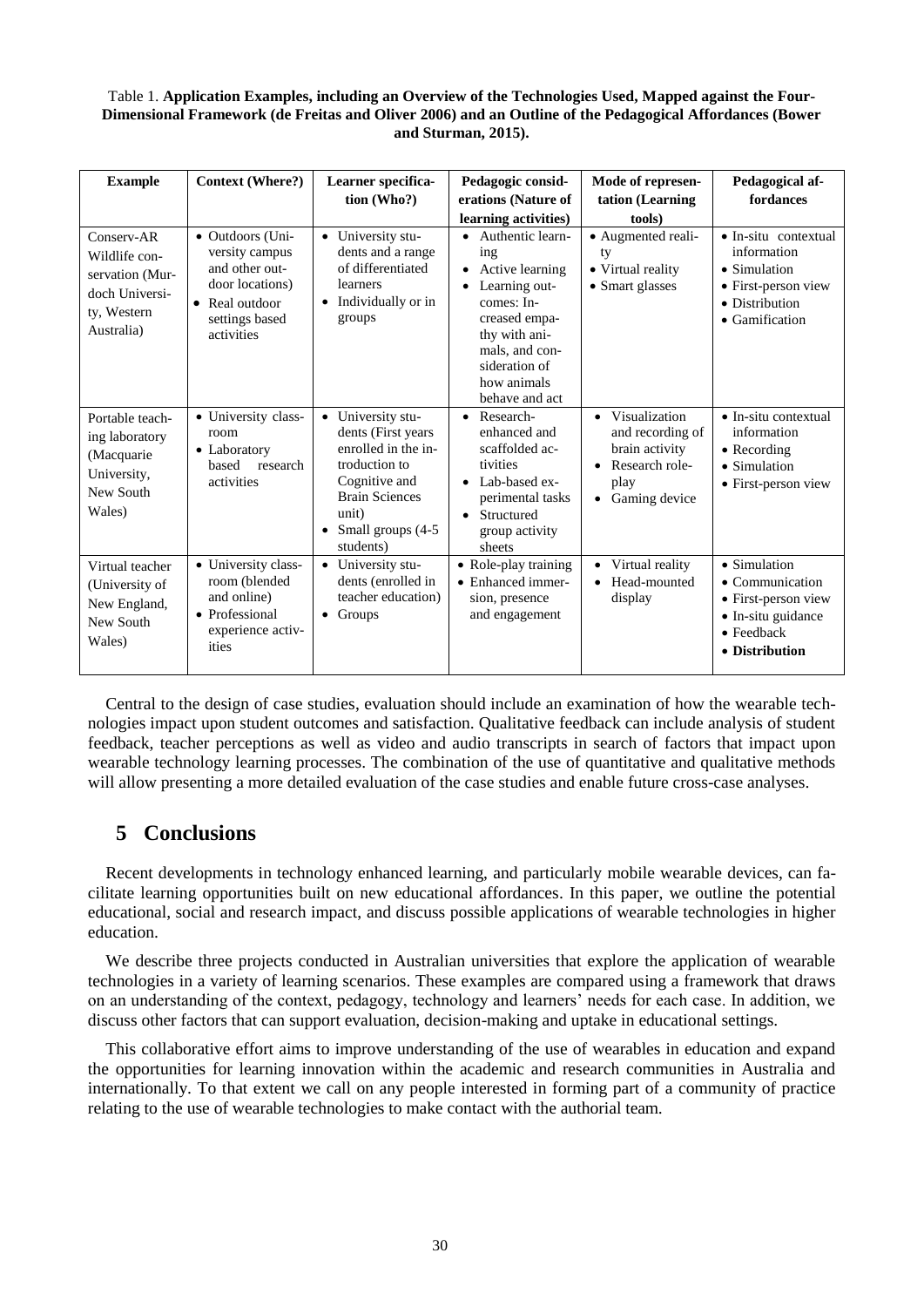## **6 Acknowledgements**

The portable teaching laboratory was funded by the Macquarie University Innovation and Scholarship Program (ISP) Grant (2016), awarded to Dr. De Wit and Dr. Kaplan (Macquarie University, Sydney, Australia).

## **7 References**

Badcock NA, Mousikou P, Mahajan Y, de Lissa P, Thie J, McArthur GM (2013) Validation of the Emotiv EPOC® EEG gaming system for measuring research quality auditory ERPs. PeerJ, 1, e38. At [https://peerj.com/articles/38/,](https://peerj.com/articles/38/) 2 September 2016

Badcock NA, Preece KA, de Wit B, Glenn K, Fieder N, Thie J, McArthur G (2015) Validation of the Emotiv EPOC EEG system for research quality auditory event-related potentials in children. PeerJ, 3, e907. At [https://peerj.com/articles/907/,](https://peerj.com/articles/907/) 2 September 2016

BBC (2016) Walk with the world's biggest dinosaur in virtual reality. At [http://www.bbc.com/earth/story/20160219](http://www.bbc.com/earth/story/20160219-attenborough-and-the-giant-dinosaur-virtual-reality-360) [attenborough-and-the-giant-dinosaur-virtual-reality-360,](http://www.bbc.com/earth/story/20160219-attenborough-and-the-giant-dinosaur-virtual-reality-360) 25 June 2016

Bower M (2008) Affordance analysis–matching learning tasks with learning technologies. Educational Media International, 45(1), 3-15

Bower M and Sturman D (2015) What are the educational affordances of wearable technologies? Computers & Education, 88, 343-353

Canberra (2014) UC workshop: using Google Glass in class. At [http://www.canberra.edu.au/about](http://www.canberra.edu.au/about-uc/media/monitor/2014/may/9-google-glass)[uc/media/monitor/2014/may/9-google-glass,](http://www.canberra.edu.au/about-uc/media/monitor/2014/may/9-google-glass) 25 June 2016

Coffman T and Klinger MB (2015) Google Glass: Using wearable technologies to enhance teaching and learning. Paper presented at the Society for Information Technology & Teacher Education International Conference, Las Vegas, 2-6 March 2015

Dalgarno B, Gregory S, Knox V, Reiners T (2016) Practising Teaching using Virtual Classroom Role Plays. Australian Journal of Teacher Education, 41(1), 126–154

de Freitas S and Levene M (2005) Wearable and mobile devices. In: Ghaoui, Claude (ed) Encyclopedia of human computer interaction. Hershey, Pa.; London: Idea Group Reference, pp. 706-712

de Freitas, S., & Oliver, M. (2006). How can exploratory learning with games and simulations within the curriculum be most effectively evaluated?. Computers & Education, 46(3), 249-264

Fominykh, M., Wild, F., Smith, C., Alvarez, V., Morozov, M. (2015). [An Overview of Capturing Live Experience with](http://mikhailfominykh.com/res/Fominykh_Wild_Smith_Alvarez_Morozov_iLRN2015_preprint.pdf)  [Virtual and Augmented Reality.](http://mikhailfominykh.com/res/Fominykh_Wild_Smith_Alvarez_Morozov_iLRN2015_preprint.pdf) Proceedings of the 11th International Conference on Intelligent Environments, Prague, Czech Republic, 15-17 July 2015, pp 298-305

Glance DG, Ooi E, Berman YE, Glance CF, Barrett HR (2016) Impact of a Digital Activity Tracker-Based Workplace Activity Program on Health and Wellbeing. In Proceedings of the 6th International Conference on Digital Health Conference, Montreal, 11-13 April 2016, pp. 37-41

Gregory S, Dalgarno B, Campbell M, Reiners T, Knox V, Masters Y (2011) Changing directions through VirtualPREX: engaging pre-service teachers in virtual professional experience. In G. Williams, P. Statham, N. Brown, & B. Cleland (ed), Changing Demands, Changing Directions. Proceedings ascilite Hobart 2011 (pp. 491–501). Hobart, Australia: The University of Tasmania and ascilite. At [http://www.leishman](http://www.leishman-associates.com.au/ascilite2011/downloads/papers/GregoryS-full.pdf)[associates.com.au/ascilite2011/downloads/papers/GregoryS-full.pdf, 2 September 2016](http://www.leishman-associates.com.au/ascilite2011/downloads/papers/GregoryS-full.pdf)

Macquarie (2015) Wearable Technologies' place in education At [http://teche.ltc.mq.edu.au/wearable-technologies](http://teche.ltc.mq.edu.au/wearable-technologies-place-education/)[place-education/,](http://teche.ltc.mq.edu.au/wearable-technologies-place-education/) 25 June 2016

Mahoney EL and Mahoney DF (2010) Acceptance of wearable technology by people with Alzheimer's disease: Issues and accommodations. American Journal of Alzheimer's disease and other dementias

NASA (2015) NASA, Microsoft Collaboration Will Allow Scientists to 'Work on Mars'. At [http://spongeuk.com/2015/06/augmented-reality-and-workplace-training/,](http://spongeuk.com/2015/06/augmented-reality-and-workplace-training/) 25 June 2016

Phipps L, Alvarez V, de Freitas S, Wong K, Baker M and Pettit J (2016) Conserv-AR: A virtual and augmented reality mobile game to enhance students' awareness of wildlife conservation in Western Australia. In Proceedings of the 15th World Conference on Mobile and Contextual Learning (mLearn 2016), Sydney, 24-26 October, 2016. In press